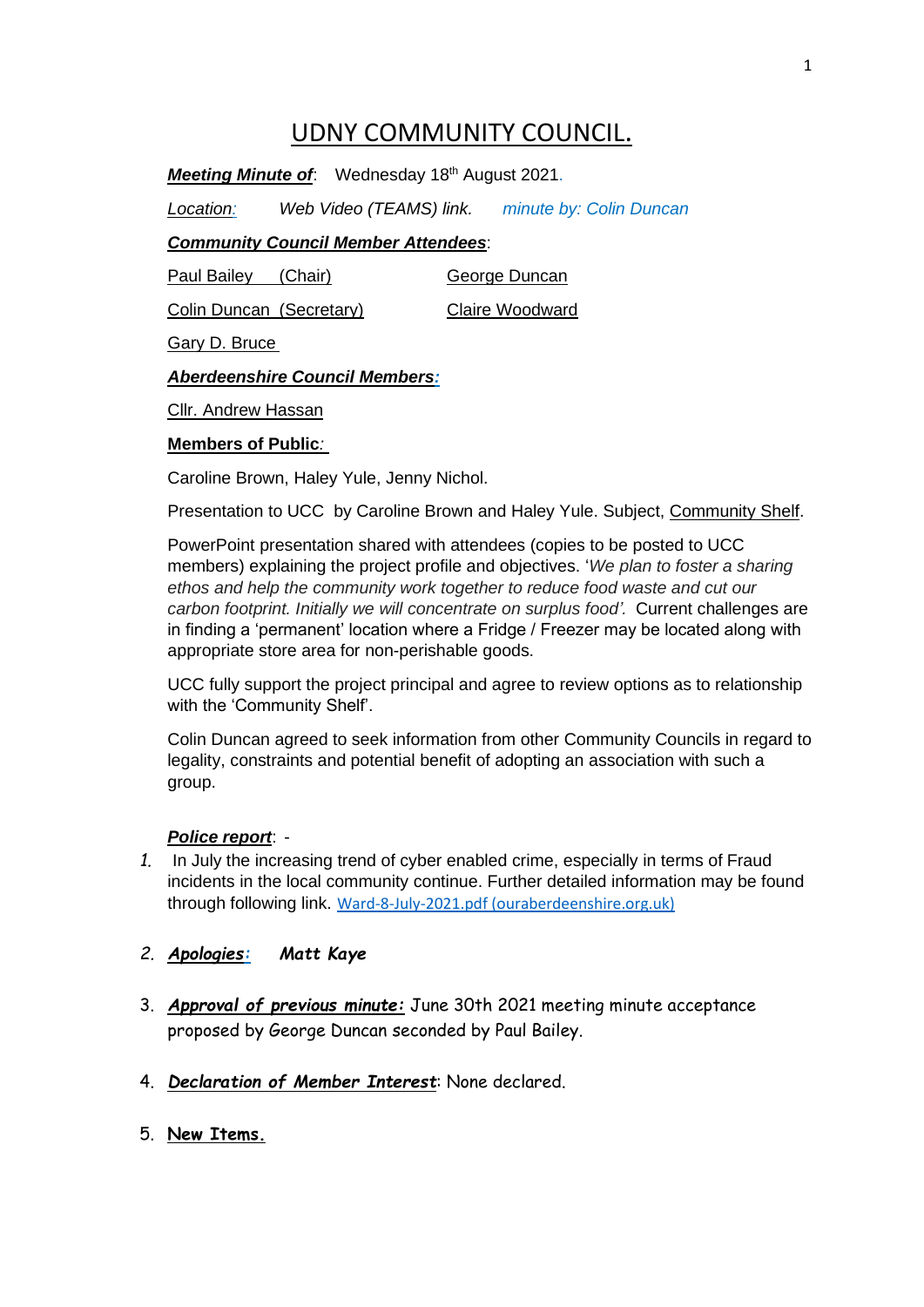- **UCC Council membership 2021 – 2022**: Current Membership confirmed as being at 6 with the maximum number being 9. As per the constitution rules there is a limit of 2 co-opted members. As such it was agreed that UCC need to campaign in an effort to fill these 2 vacancies. A larger membership provides additional scope to deal with local matters / issues. *Action: Chair & Secretary to discuss a way forward.*
- **Hill of Fiddes Community Fund**: Contact made with UCC requesting UCC participation. George Bruce had previously been attending, representing UCC, for many years. Hill of Fiddes Community Fund (HFCF) have requested ongoing UCC member engagement. Involvement between UCC and HFCF identified as stemming from a past support between UCTC and HFCF wind turbine venture. UCC secretary has committed to attending their AGM scheduled for August 17<sup>th</sup> 2021. Ongoing involvement to be decided post AGM*.*
- **Kirkwood B999/Ingleside Traffic Regulation Order**: It was confirmed that the Traffic Regulation Order had been unanimously refused by Formartine Area Committee. It is understood that there is no right of appeal. The applicant shall have the right to commence judicial action, which at this time is not evident.
- **Speed and traffic volume surveys, Pitmedden**: UCC were advised of a Speed survey carried out on the B9000, the results being that the 85<sup>th</sup> percentile (as per Roads policy calculation) is 29 mph. Members were surprised to find that the results were less than the posted speed limit. A second survey report has yet to be released. Comment was made that the calculation applied appears to defy logic where a maximum speed limit may be averaged at a discount of 15%. Assuming 29mph at 85% then average actual speed would be 33.35mph. Road safety analysis has proven that risk of injury is significantly increased at speeds greater then 30mph.
- **APP/2021/1511. Public Right of Way**: Acknowledged that this application is out with Udny Parish but due to common public footpaths it was felt that the UCC should make representation.
- **UCC 2020 Minute / Admin Grant:** Confirmation that Grant has been deposited into the UCC bank account.
- **Bronnie Burn / Old Meldrum road flood alert champion**: Members advised that response from Aberdeenshire Flood risk group was excellent in responding to being advised of a build up of debris around the 'Gates' on the Bronie Burn. It was also noted that the overgrown banks fall under Landscape department who were made aware.

# **Update of Items discussed at Previous meeting**

- **Pitmedden News article:**Confirmation that an article had been submitted on behalf of UCC. A single member contributed to the article; secretary encouraged the other members to contribute toward the next article.
- **Community Asset transfer**. Secretary confirmed that Bob Bamlett had responded to our request indicating he was unable to attend this meeting, also